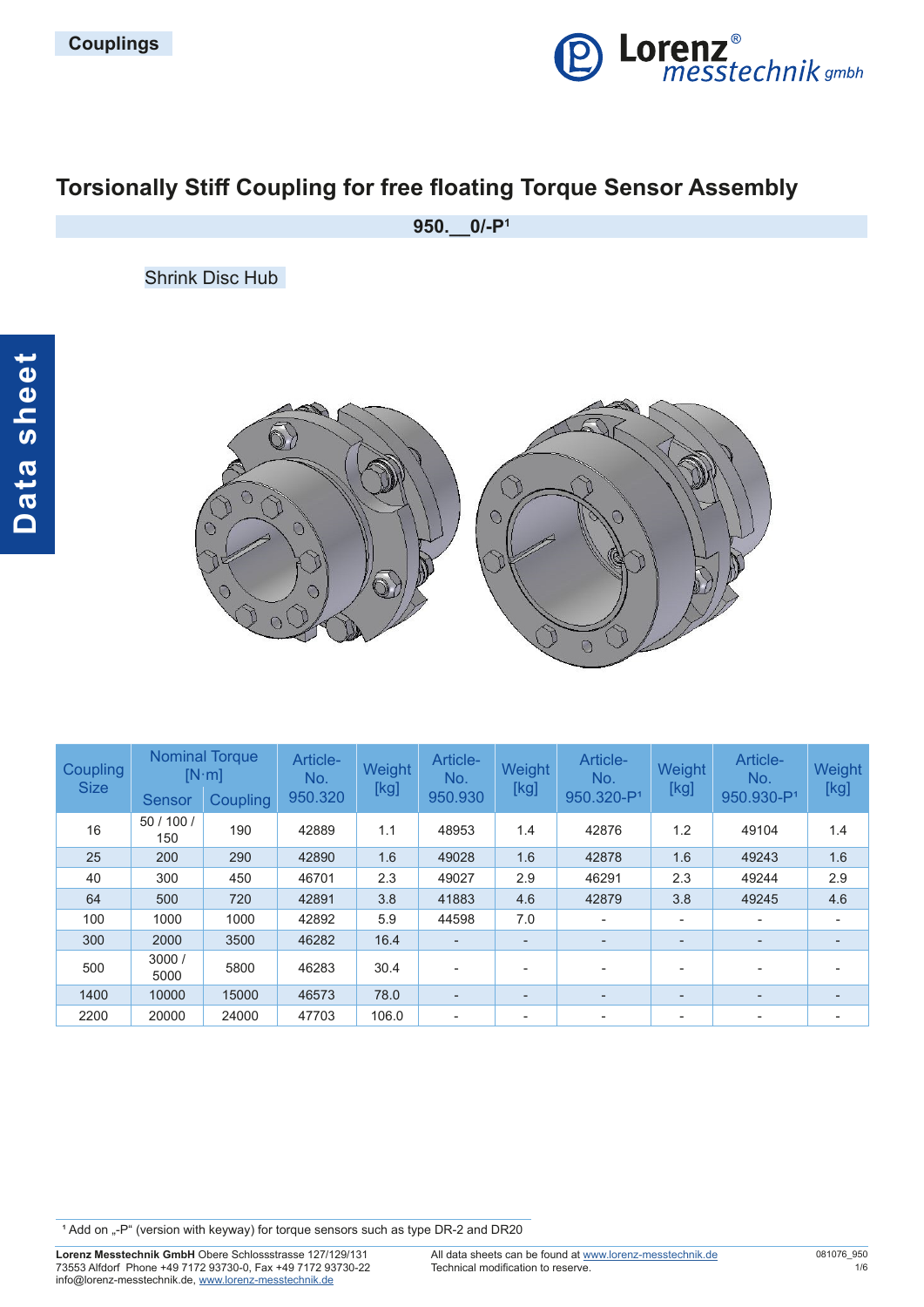*Shrink disc hub, clamping extern Shrink disc hub large*



| Coupling<br><b>Size</b> | <b>Nominal Torque</b><br>$[N \cdot m]$ |          | Limit                                            | Dimensions [mm] |         |                                             |         |                                    |     |                          |                 |                          |      |
|-------------------------|----------------------------------------|----------|--------------------------------------------------|-----------------|---------|---------------------------------------------|---------|------------------------------------|-----|--------------------------|-----------------|--------------------------|------|
|                         | <b>Sensor</b>                          | Coupling | <b>Speed</b><br>$\left[\text{min}^{-1}\right]^4$ | ØD              | $Ø$ min | $\varnothing$ ds H7 <sup>2</sup><br>$Ø$ max | $Ø$ min | $Ø$ dsG H7 <sup>2</sup><br>$Ø$ max | Ød1 | Ød2                      | 11 <sup>3</sup> | 12 <sup>3</sup>          | S    |
| 16                      | 50/100/<br>150                         | 190      | 13600                                            | 77              | 14      | 26                                          | 25      | 45                                 | 53  | 77                       | 35              | 40                       | 7.1  |
| 25                      | 200                                    | 290      | 11800                                            | 89              | 20      | 36                                          | 32      | 52                                 | 64  | 82                       | 40              | 45                       | 7.2  |
| 40                      | 300                                    | 450      | 10100                                            | 104             | 25      | 45                                          | 40      | 60                                 | 74  | 100                      | 45              | 50                       | 8.4  |
| 64                      | 500                                    | 720      | 8500                                             | 123             | 30      | 45                                          | 45      | 70                                 | 84  | 115                      | 50              | 55                       | 9.6  |
| 100                     | 1000                                   | 1000     | 7300                                             | 143             | 35      | 55                                          | 55      | 90                                 | 104 | 143                      | 55              | 60                       | 10.0 |
| 300                     | 2000                                   | 3500     | 6200                                             | 167             | 50      | 85                                          | ٠       | ٠                                  | 164 | $\overline{\phantom{a}}$ | 75              | $\blacksquare$           | 11.2 |
| 500                     | 3000/<br>5000                          | 5800     | 5200                                             | 198             | 60      | 100                                         | ٠       | -                                  | 198 | $\overline{\phantom{a}}$ | 95              | $\overline{\phantom{a}}$ | 12.0 |
| 1400                    | 10000                                  | 15000    | 3800                                             | 274             | 80      | 140                                         | ٠       | $\overline{\phantom{0}}$           | 274 | $\overline{\phantom{a}}$ | 130             | $\blacksquare$           | 16.0 |
| 2200                    | 20000                                  | 24000    | 3300                                             | 314             | 100     | 170                                         | -       |                                    | 314 | $\overline{\phantom{a}}$ | 150             | $\overline{\phantom{a}}$ | 17.8 |

1 Add on "-P" (version with keyway) for torque sensors such as type DR-2 and DR20<br><sup>2</sup> Please specify requested Ø ds or dsG at order

<sup>3</sup> Mounting depth cylindrical shafts

4 Limit speed coupling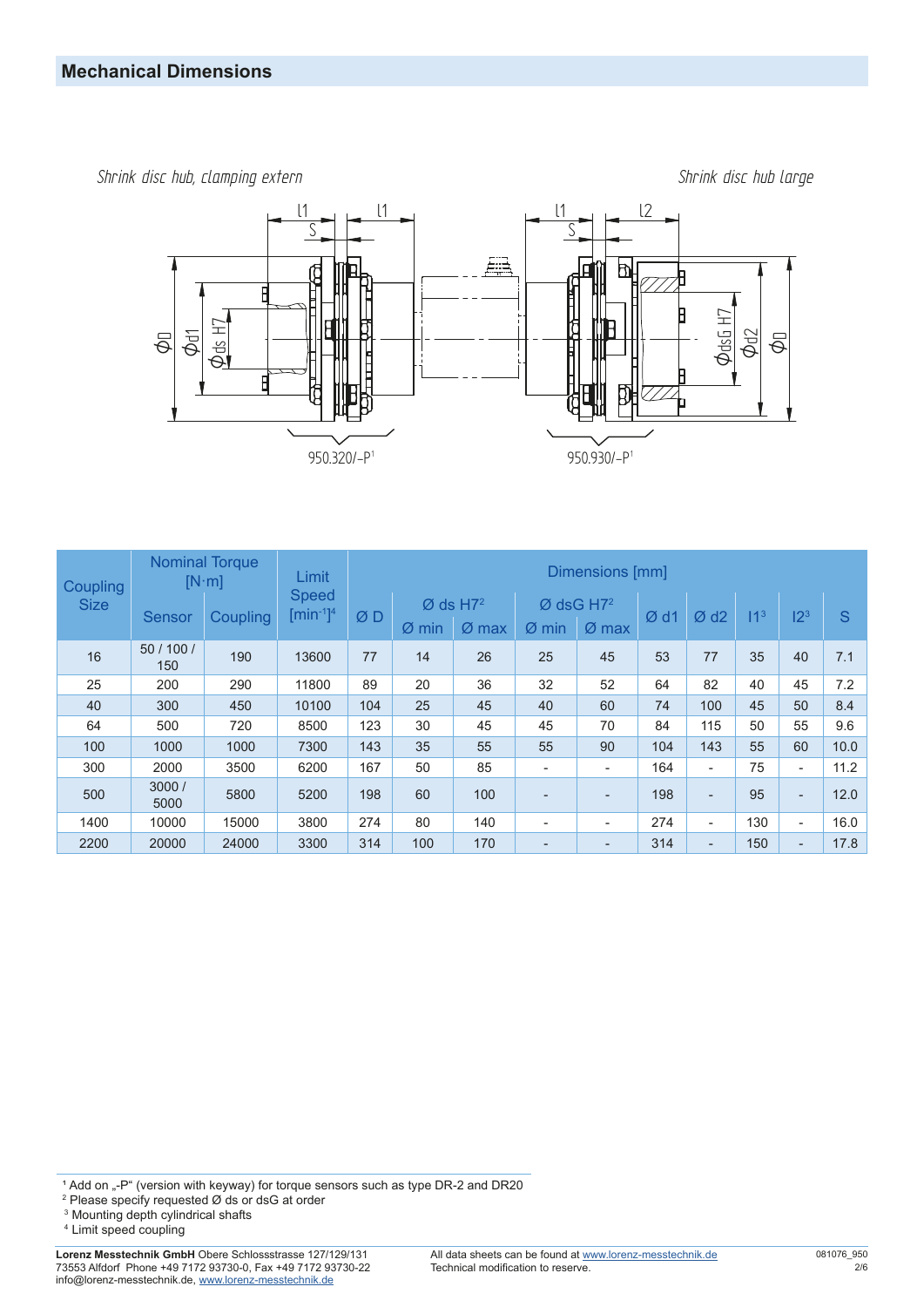## Key Hub



| <b>Coupling</b><br><b>Size</b> | <b>Sensor</b>  | <b>Nominal Torque</b><br>$[N \cdot m]$<br><b>Coupling</b> | Article-<br>No.<br>950.300 | Weight<br>[kg] | Article-<br>No.<br>950.310 | Weight<br>[kg] | Article-<br>No.<br>950.300-P <sup>1</sup> | Weight<br>[kg]           | Article-<br>No.<br>950.310-P <sup>1</sup> | Weight<br>[kg] |
|--------------------------------|----------------|-----------------------------------------------------------|----------------------------|----------------|----------------------------|----------------|-------------------------------------------|--------------------------|-------------------------------------------|----------------|
| 16                             | 50/100/<br>150 | 190                                                       | 42893                      | 1.1            | 42903                      | 1.5            | 42880                                     | 1.1                      | 42886                                     | 1.5            |
| 25                             | 200            | 290                                                       | 42894                      | 1.5            | 42904                      | 2.1            | 42881                                     | 1.5                      | 42887                                     | 2.1            |
| 40                             | 300            | 450                                                       | 46963                      | 2.2            | 41886                      | 3.3            | 46290                                     | 2.2                      | 47450                                     | 3.3            |
| 64                             | 500            | 720                                                       | 42895                      | 3.8            | 42905                      | 5.5            | 42882                                     | 3.8                      | 42888                                     | 5.5            |
| 100                            | 1000           | 1000                                                      | 42896                      | 6.0            | 42906                      | 8.1            | ۰                                         | $\overline{\phantom{a}}$ | $\overline{a}$                            |                |
| 300                            | 2000           | 3500                                                      | 46284                      | 12.8           |                            | ۰              | -                                         | $\overline{\phantom{a}}$ | $\overline{\phantom{a}}$                  |                |
| 500                            | 3000 /<br>5000 | 5800                                                      | 46575                      | 22.6           | $\overline{\phantom{a}}$   | ۰              | ۰                                         | $\overline{\phantom{a}}$ | $\overline{\phantom{a}}$                  |                |
| 1400                           | 10000          | 15000                                                     | 46458                      | 58.9           | $\overline{\phantom{a}}$   | ۰              | ٠                                         | $\overline{\phantom{0}}$ | $\overline{\phantom{a}}$                  |                |
| 2200                           | 20000          | 24000                                                     | 48027                      | 85.2           | $\overline{\phantom{a}}$   | ۰              | ۰                                         | $\overline{\phantom{a}}$ |                                           |                |

<sup>1</sup> Add on "-P" (version with keyway) for torque sensors such as type DR-2 and DR20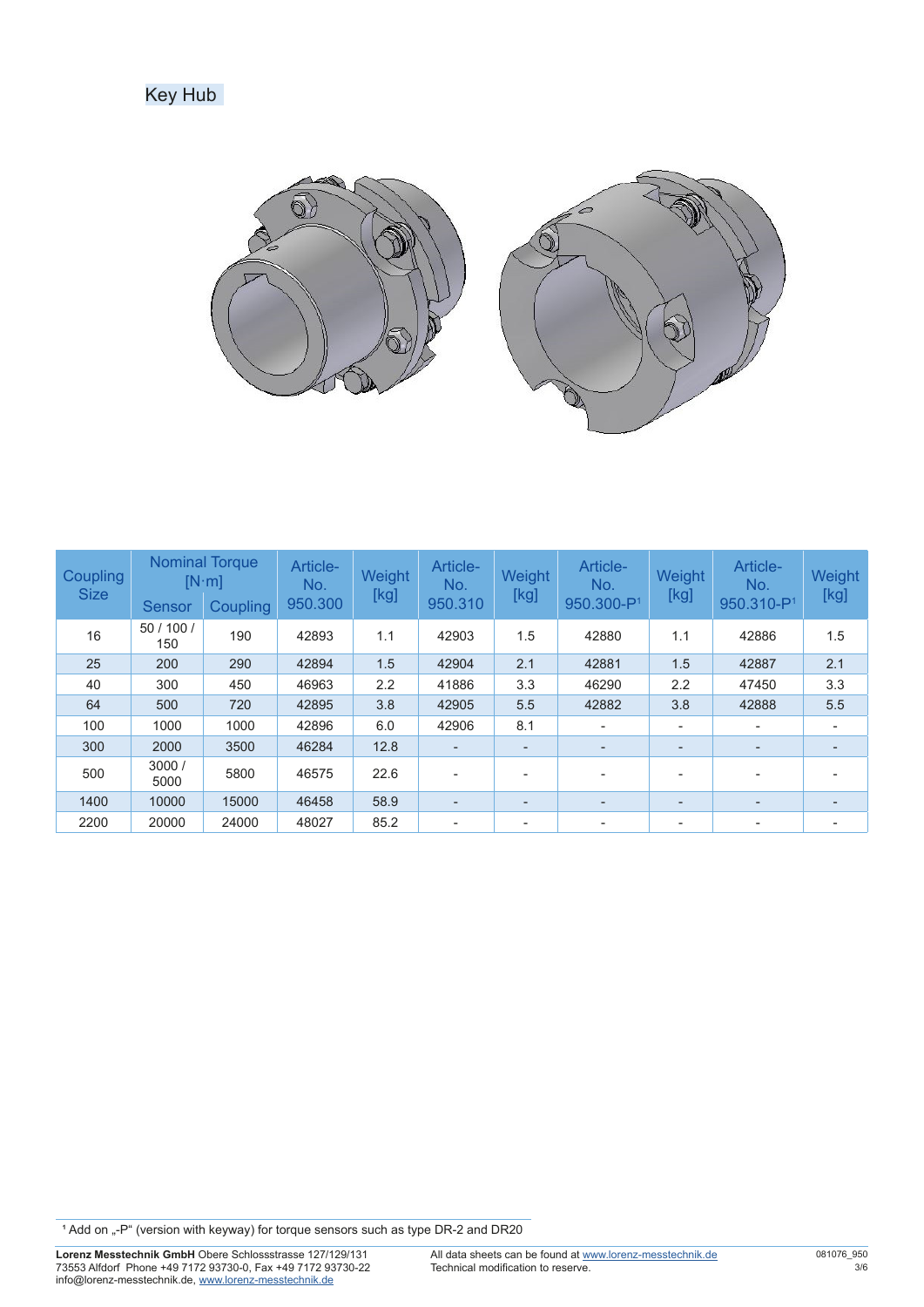### **Mechanical Dimensions**



| Coupling<br><b>Size</b> | <b>Nominal Torque</b><br>$[N \cdot m]$ |                 | Limit                          | Dimensions [mm] |          |                                   |                          |                                              |     |     |                 |      |  |
|-------------------------|----------------------------------------|-----------------|--------------------------------|-----------------|----------|-----------------------------------|--------------------------|----------------------------------------------|-----|-----|-----------------|------|--|
|                         | <b>Sensor</b>                          | <b>Coupling</b> | <b>Speed</b><br>$[min^{-1}]^4$ | ØD              | Ø<br>min | $Ø$ dp H7 <sup>5</sup><br>$Ø$ max | $\varnothing$ min        | $Ø$ dpG H7 <sup>5</sup><br>$\varnothing$ max | Ød3 | 6   | 11 <sup>6</sup> | S    |  |
| 16                      | 50 / 100 /<br>150                      | 190             | 13600                          | 77              | 16       | 32                                | 30                       | 45                                           | 50  | 40  | 35              | 7.1  |  |
| 25                      | 200                                    | 290             | 11800                          | 89              | 20       | 40                                | 35                       | 55                                           | 60  | 45  | 40              | 7.2  |  |
| 40                      | 300                                    | 450             | 10100                          | 104             | 25       | 50                                | 45                       | 65                                           | 70  | 55  | 45              | 8.4  |  |
| 64                      | 500                                    | 720             | 8500                           | 123             | 30       | 55                                | 55                       | 75                                           | 80  | 65  | 50              | 9.6  |  |
| 100                     | 1000                                   | 1000            | 7300                           | 143             | 35       | 70                                | 65                       | 95                                           | 100 | 75  | 55              | 10.0 |  |
| 300                     | 2000                                   | 3500            | 6200                           | 167             | 45       | 90                                | ٠                        | ٠                                            | 121 | 90  | 75              | 11.2 |  |
| 500                     | 3000/<br>5000                          | 5800            | 5200                           | 198             | 55       | 105                               | $\overline{\phantom{0}}$ | $\overline{\phantom{0}}$                     | 141 | 100 | 95              | 12.0 |  |
| 1400                    | 10000                                  | 15000           | 3800                           | 274             | 75       | 140                               | ٠                        | ۰                                            | 190 | 150 | 130             | 16.0 |  |
| 2200                    | 20000                                  | 24000           | 3300                           | 314             | 90       | 170                               | $\overline{\phantom{0}}$ | $\overline{\phantom{0}}$                     | 230 | 180 | 150             | 17.8 |  |

1 Add on "-P" (version with keyway) for torque sensors such as type DR-2 and DR20<br><sup>4</sup> Limit speed coupling<br><sup>5</sup> Please specify requested Ø dp or dpG at order

 $^{\rm 6}$  Mounting depth cylindrical shaft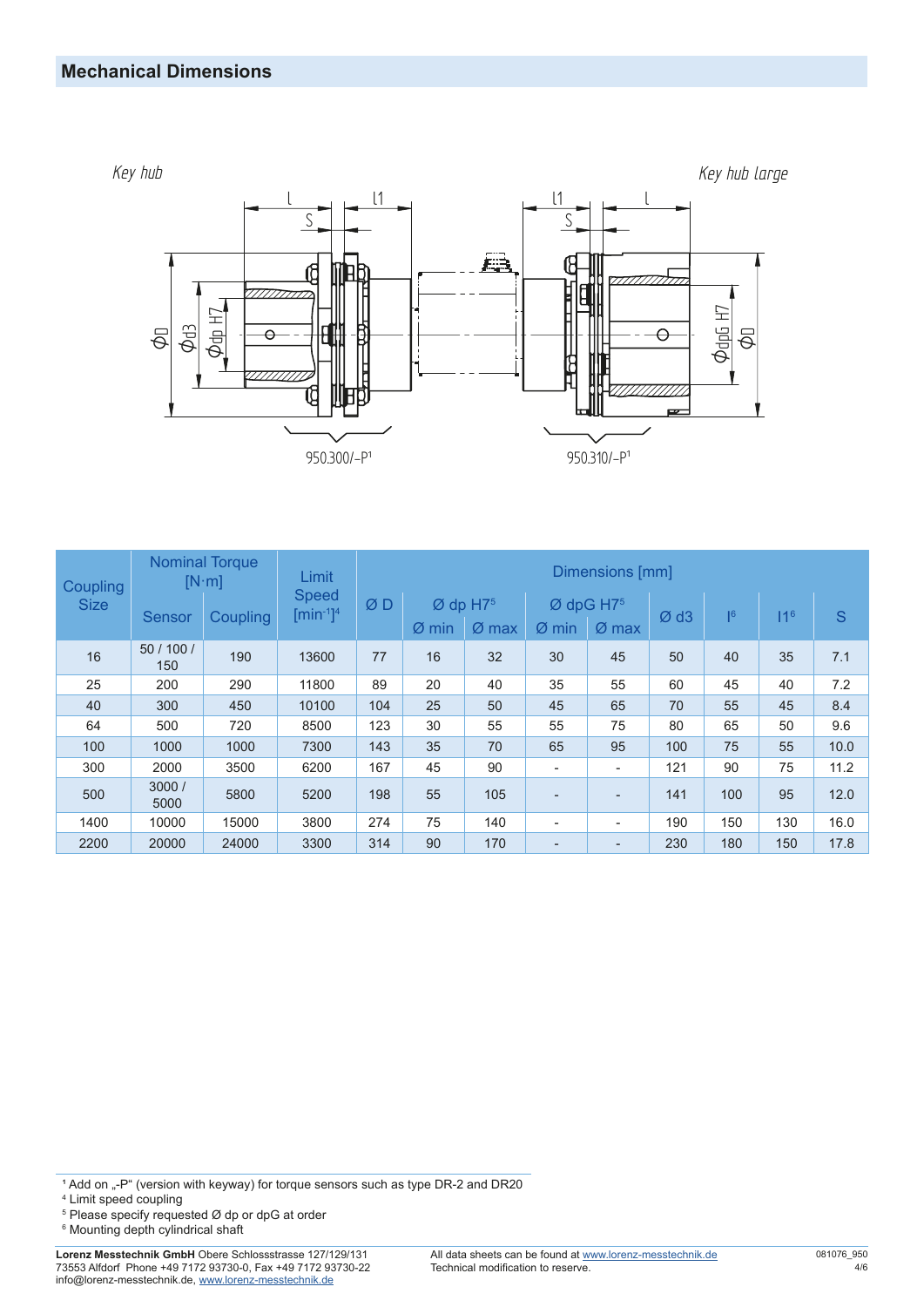## Clamping Ring Hub



| Coupling<br><b>Size</b> | <b>Sensor</b>  | Nominal Torque [N·m]<br>Article-No.<br>950.430<br><b>Coupling</b> |       | Weight<br>[kg] | Article-No.<br>950.430-P <sup>1</sup> | Weight<br>[kg] |  |
|-------------------------|----------------|-------------------------------------------------------------------|-------|----------------|---------------------------------------|----------------|--|
| 16                      | 50 / 100 / 150 | 190                                                               | 42897 | 1.4            | 42883                                 | 1.4            |  |
| 25                      | 200            | 290                                                               | 42898 | 2.0            | 42884                                 | 2.0            |  |
| 40                      | 300            | 450                                                               | 46322 | 3.2            | 46293                                 | 3.2            |  |
| 64                      | 500            | 720                                                               | 42899 | 5.2            | 42885                                 | 5.2            |  |
| 100                     | 1000           | 1000                                                              | 42900 | 8.0            | ۰                                     |                |  |





| <b>Coupling</b><br><b>Size</b> | Nominal Torque [N·m] |          | Limit                          | Dimensions [mm] |     |                         |         |    |                 |      |  |  |
|--------------------------------|----------------------|----------|--------------------------------|-----------------|-----|-------------------------|---------|----|-----------------|------|--|--|
|                                | <b>Sensor</b>        | Coupling | <b>Speed</b><br>$[min^{-1}]^4$ | ØΒ              | ØD1 | $Ø$ dkr H7 <sup>7</sup> |         | 6  | 11 <sup>6</sup> | S    |  |  |
|                                |                      |          |                                |                 |     | $\varnothing$ min       | $Ø$ max |    |                 |      |  |  |
| 16                             | 50 / 100 / 150       | 190      | 9500                           | 77              | 73  | 20                      | 35      | 40 | 35              | 7.1  |  |  |
| 25                             | 200                  | 290      | 8200                           | 89              | 84  | 22                      | 40      | 45 | 40              | 7.2  |  |  |
| 40                             | 300                  | 450      | 7000                           | 104             | 97  | 25                      | 45      | 55 | 45              | 8.4  |  |  |
| 64                             | 500                  | 720      | 6000                           | 123             | 115 | 28                      | 55      | 65 | 50              | 9.6  |  |  |
| 100                            | 1000                 | 1000     | 5100                           | 143             | 135 | 32                      | 68      | 75 | 55              | 10.0 |  |  |

1 Add on "-P" (version with keyway) for torque sensors such as type DR-2 and DR20<br><sup>4</sup> Limit speed coupling<br><sup>6</sup> Mounting depth cylindrical shaft

 $^7$  Please specify requested Ø dkr at order

**Lorenz Messtechnik GmbH** Obere Schlossstrasse 127/129/131 73553 Alfdorf Phone +49 7172 93730-0, Fax +49 7172 93730-22 info@lorenz-messtechnik.de, [www.lorenz-messtechnik.de](https://www.lorenz-messtechnik.de)